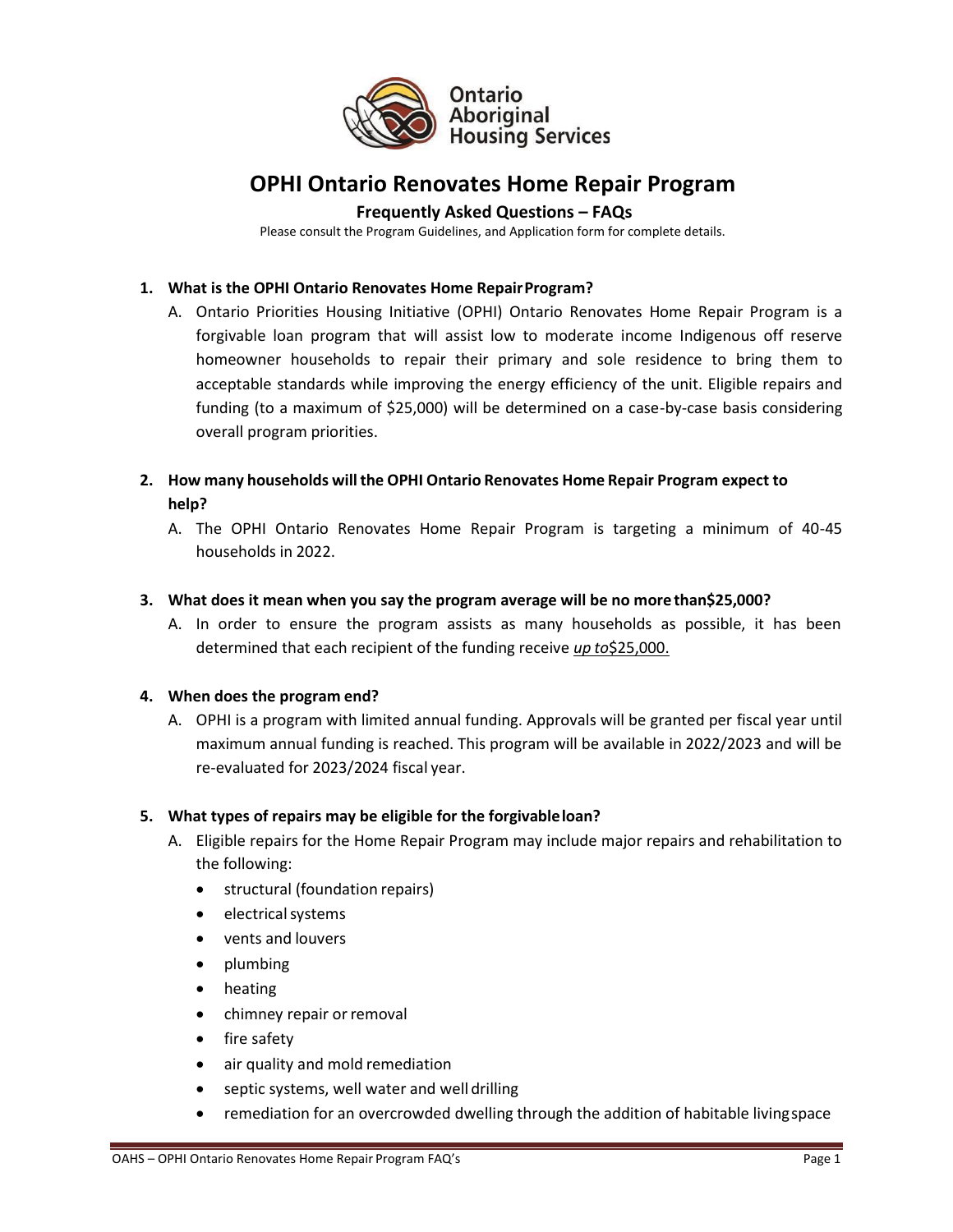• modifications to increase accessibility and reduce physical barriers (ramps, handrails, chair and bath lifts, height adjustments to countertops, cues for doorbells/fire alarms)

Other repairs *may* be considered at the discretion of OAHS.

- **6. Section 4.4 in the Guidelines mentions energy efficiency. Is it required that we use energysaving products or systems for the required repairs in order for our application to be approved?** 
	- A. One of the objectives of the OPHI Housing Program is to deliver a housing program that is designed with the goal of long-term sustainability, including the provision of units that are high quality, energy efficient and low maintenance, using materials that are highly durable and resilient in the construction of the housing. It is not mandatory that you incorporate these suggestions in order to make your project eligible however we do encourage you to respect the environment and realize savings that will improve housing affordability over the long term.

# **7. Will OAHS approve more than \$25,000 if my repairs require substantial repair?**

A. No, maximum funding (including all additional fees) must total under \$25,000. Repairs will be prioritized after consultation with the homeowner and OAHS' technical experts to ensure repairs are prioritized within the available maximum funds. Priority will be given to Health and Safety repair requests.

# **8. Am I eligible?**

- A. Eligibility criteria:
	- Homeowner(s) must be Indigenous people who are First Nations (Status or Non-Status), Métis, or Inuit (eligible through self-declaration).
	- The market value of your home must be at or below the average market selling price for your community as determined annually by CMHC (listed as Schedule B in the application).
	- Projects eligible for repair assistance must be the sole and principal residence of the Applicant(s). Applicant(s) and spouses cannot hold title to another piece of property.
	- Home must be off reserve
	- Your total household income is below the program's ( $60<sup>th</sup>$  percentile) established guideline for your family size (listed as Schedule C in the application)
	- You must have no outstanding property tax, municipal water, or mortgage arrears on the property. Proof of a payment arrangement must be provided at time of application, if you are in arrears.
	- You must have insurance coverage for the full replacement value of the building.

All applications are subject to approval by Ontario Aboriginal Housing Services (OAHS) and we reserve the right to reject an application at our sole discretion.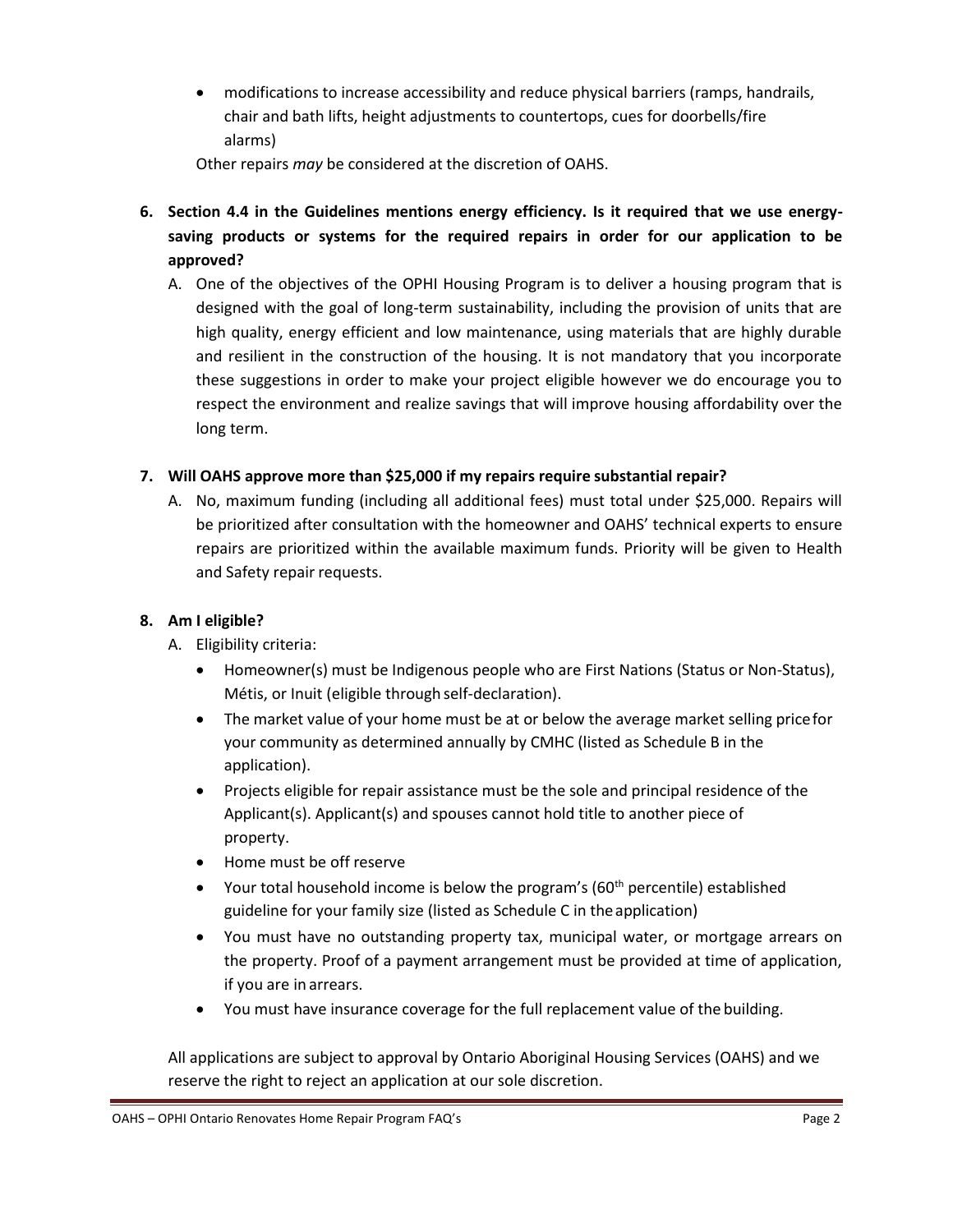### **9. I own a mobile home. Am I eligible?**

A. If you own the home *AND* the property on which it sits, then you are eligible to apply. If you lease the land from a third party, this will disqualify theapplication.

### **10. What is the maximum household income level?**

A. To be eligible, the applicant's Combined Gross Household Income cannot exceed the 2021 60th income percentile (please see the question below and Appendix C in the Program Guidelines).

# **11. What is the "60th income percentile" and what does it mean?**

A. The 60<sup>th</sup> income percentile means that 60% of households have incomes at or below that of other households in your city or region (please see Appendix C in the Program Guidelines). For example, if you live in the city of Brantford and the income of your Aboriginal family/household is greater than \$90,600 then you would not be eligible.

Similarly, if your household income is in the top 40% of all household incomes for your city or region, then you are not eligible for the OPHI Ontario Renovates Home Repair Program.

In Northern Ontario, your region is based on a DSSAB or District Social Services Administration Board area.

**\****Please note these figures may be updated annually from the Ministry of Municipal Affairs and Housing (MMAH). The most recent figures will be posted on our website.* 

#### **12. What is the average market selling price for my community?**

A. The market value of your home cannot exceed the average market value for houses in your city or region as outlined in Appendix B of the guidelines.

# *\*Please note these figures may be updated annually from (MMAH). The most recent figures will be posted on our website.*

#### **13. Can I access two funding programs at once?**

A. Under the OPHI program, stacking of funds is permitted. Example: you received funds from FIMUR or OPHI to purchase your home or through FIMUR to repair your home, and now you'd like to apply to OPHI Home Repair. This is permitted as long as all other eligibility requirements are met.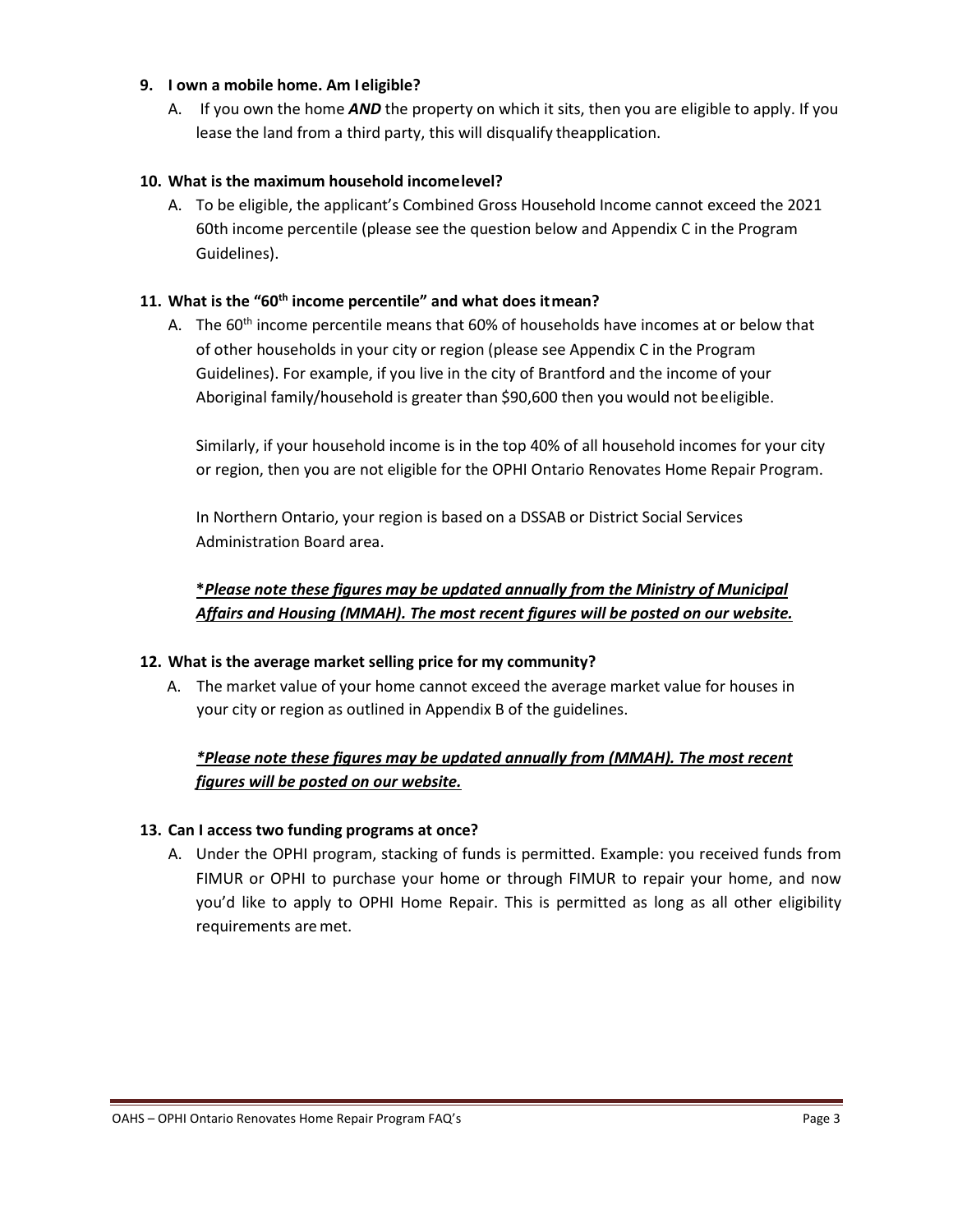### **14. My name is on title to another property. Do I qualify?**

A. If you have your name on another title (vacant property, rental property, co-signer, etc.) you may not qualify. If you have questions regarding this, please contact our office prior to sending in your application.

# **15. I have someone on Title who does not live in the household. What do they need to submit with the application?**

A. If someone is on your Title, but does NOT live in the home, they are considered a "Non-Resident Title Holder". They must send in 2 pieces of photo ID, one utility bill showing their own address and they must also sign the application. If your application receives funding, this person must sign all paperwork consenting to this forgivable loan on your property.

# **16. Do I need to have home insurance to qualify for the Ontario Renovates Home Repair Program?**

A. Yes, you do need a valid insurance policy covering your dwelling. If you do not currently have insurance on your home, please contact an insurance broker to add a policy to the property. Not having insurance could disqualify you from acceptance to the program. If you receive funding from OAHS, as a term of your forgivable loan, you must provide OAHS annual home insurance documentation. OAHS must be listed on your policy as a "loss payee".

### **17. What does "Self Identify" as an Indigenous person mean in the application?**

A. Self-identifying as an Indigenous person means that you do not necessarily carry a Status, Métis or Inuit card, but you do consider yourself an Indigenous person. Our program does not require you show us any proof of this. The primary applicant on the application must self-identify as an Indigenous person.

# **18. I identify as an Indigenous person, but my partner does not. Do we qualify?**

A. If you identify as an Indigenous person and you are on the Mortgage and Title of the property, then your partner does not need to identify as an Indigenous person. You will list your name as the Primary Applicant, and your partner will be the Co-applicant. Please contact OAHS for more information regarding loan repayment should the Indigenous person vacate the repair property.

#### **19. Will a mortgage be registered on my title?**

A. This agreement will be registered as a Mortgage against the title to your property until such time as your commitment under the agreement has been fulfilled. This represents our mutual security in the case of default of the terms of the loan.

# **20. Can I apply if I have more than one Mortgage on my property?**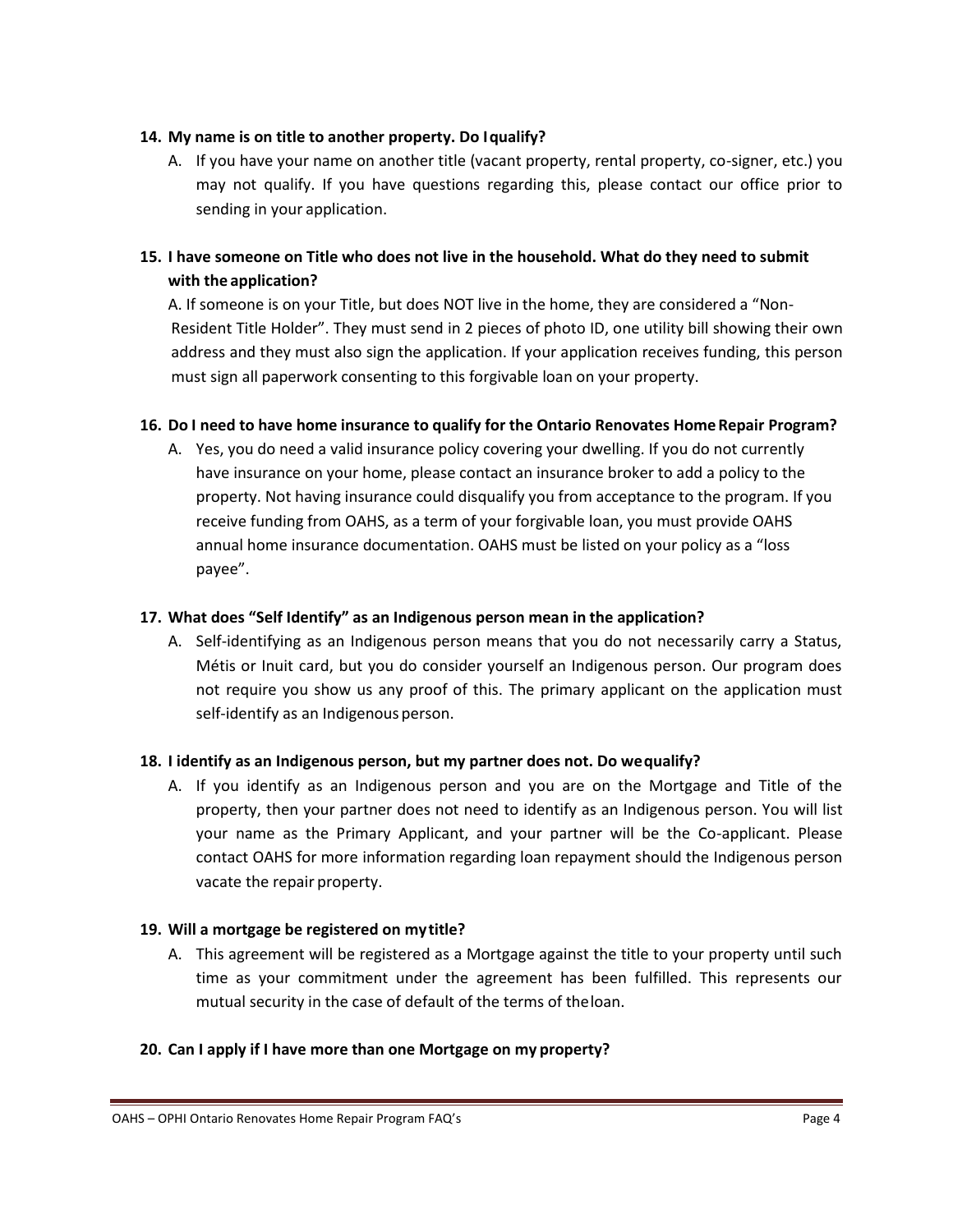A. Our Interest/Mortgage must be registered in no less than second position on your title. Having another Mortgage or Encumbrance/Lien/Security Interest on title could affect your application with OAHS. Exception would be if you have a FIMUR/OPHI Homeownership or FIMUR Home Repair Charge attached to your title. The new repair funding can be registered in 3rd position.

# **21. When does the forgiveness period begin?**

A. The period of forgiveness for home repair projects is 10 years which begins on the date of final inspection after repair completion. An inspection will be conducted on the repairs to your home and our inspector MUST sign off stating the repairs are done to satisfaction. Forgiveness is earned at a rate of 10% per year over the forgivable loanperiod.

# **22. What happens if I default on a term of my forgivable loan?**

- A. The following situations are examples of Events of Payment on your forgivable loan as outlined in the Secured Promissory Note you are required to sign:
	- a. Unit is sold, rented, abandoned (Homeowner ceases to occupy the unit as their sole and principal residence)
	- b. Misrepresentation occurs relating to eligibility for the program (example: primary title holder is NOT Indigenous; all gross household income is not declared in application and at time of approval, etc.)
	- c. Funding is not used for repairs to the sole and primary residence

If a default occurs, payment of the unforgiven portion of the forgivable loan is due and payable immediately.

- **23. What happens if I re-finance my mortgage or add another mortgage to Title while in the "approval" phase?**
	- A. This could affect your potential forgivable loan approval. OAHS reserves the right to disqualify funding to a project if additional money has been added to your existing